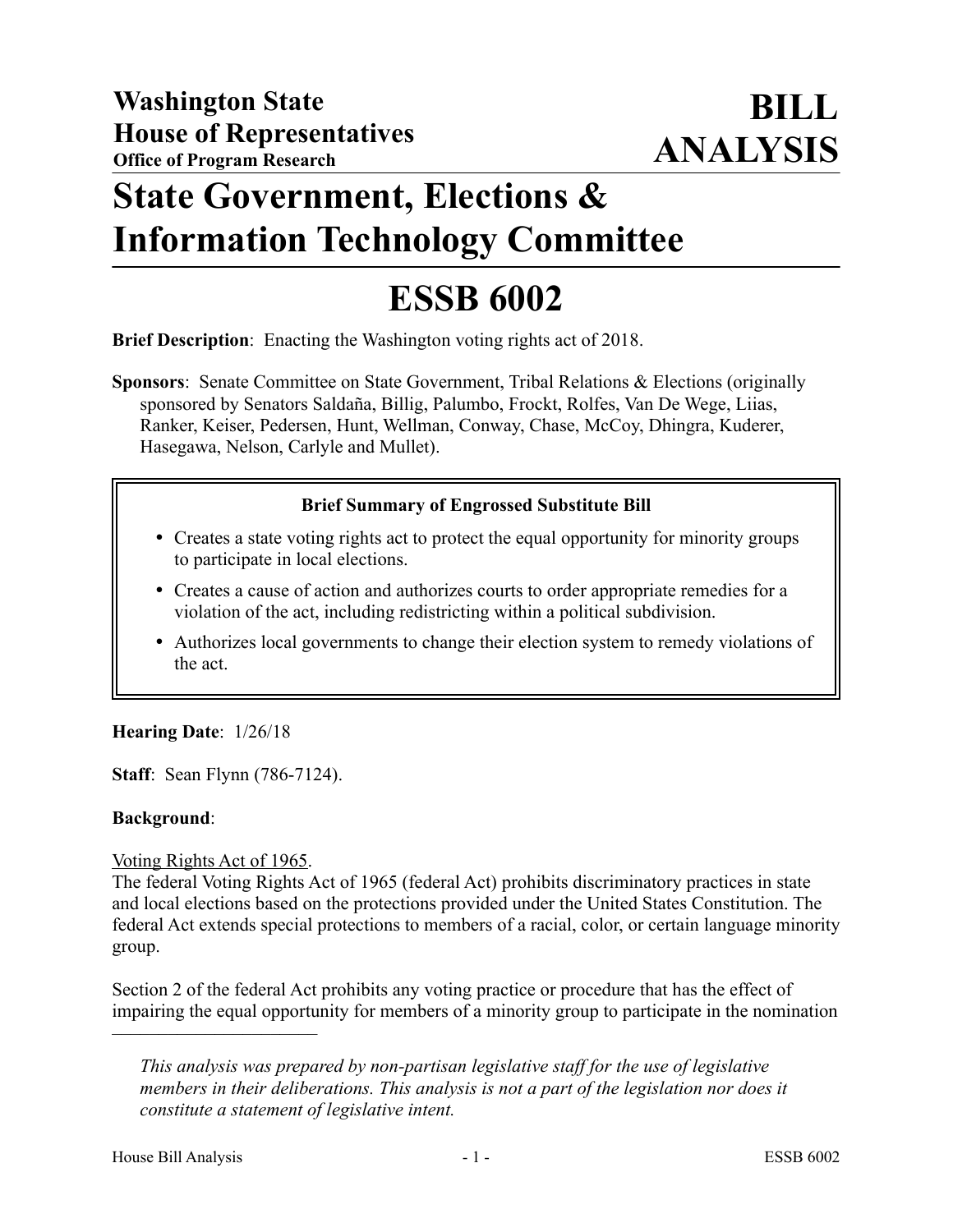and election of candidates. A violation occurs when the election system of a jurisdiction has a discriminatory impact on a minority group's participation in the election process. Discriminatory intent is not a requirement to show a violation. While Section 2 protects the equal opportunity to participate in elections, it does not create a right to have minority groups proportionally represented in elected offices.

Courts have recognized claims of minority voter dilution under Section 2 based on how voting districts were drawn. The discriminatory effect under a voter dilution claim is that minority votes are dispersed throughout the districts, which weakens their ability to influence the election within any district. Voter dilution claims also occur in at-large general elections for multimember boards or commissions.

The United States Supreme Court has required three elements that must be established to raise a claim of voter dilution under Section 2. First, the minority group must be sufficiently large and geographically compact to be a majority within a district. Second, the minority group must be politically cohesive. Third, the majority must generally vote as a bloc, which usually defeats the election of the minority group's preferred candidate. In addition to these three prerequisites, courts also consider a list of factors in determining the totality of circumstances regarding discriminatory impact.

#### Local Elections.

Local jurisdictions conduct elections in a variety of ways for local boards, commissions, and other multi-member bodies. Some common voting methods include, at-large, district-based, and hybrid election systems. In an at-large election, candidates are elected from the entire jurisdiction. In a district-based election, the jurisdiction is divided into separate districts and each candidate is elected by the voters of a district. A hybrid system has elements of both atlarge and district-based election systems. For example, a primary may be district-based, with candidates facing off in an at-large general election. Certain counties and cities are required to use such a hybrid system for electing the governing body of the jurisdiction. The requirement applies to noncharter counties, second-class cities, noncharter optional municipal code cities (code cities), and towns. There is an exception to this restriction for second-class cities, code cities, and towns that had adopted a district-based election system prior to 1994.

### **Summary of Bill**:

A voting rights act (Act) is created. The Act prohibits a local election system for the governing body of a political subdivision that impairs the ability of members of a protected class to have an equal opportunity to elect their preferred candidate that dilutes or abridges the rights of those voters. A protected class includes voters who are members of a race, color, or language minority group. The class does not have to be geographically compact or concentrated to constitute a majority in any proposed or existing district.

The Act applies to elections held within certain political subdivisions including: counties; cities; towns; school districts; fire protection districts; port districts; and public utility districts. It does not apply to state elections, elections in a city or town with a population under 1,000 people, or school districts with under 250 students.

### Authority to Change Election System.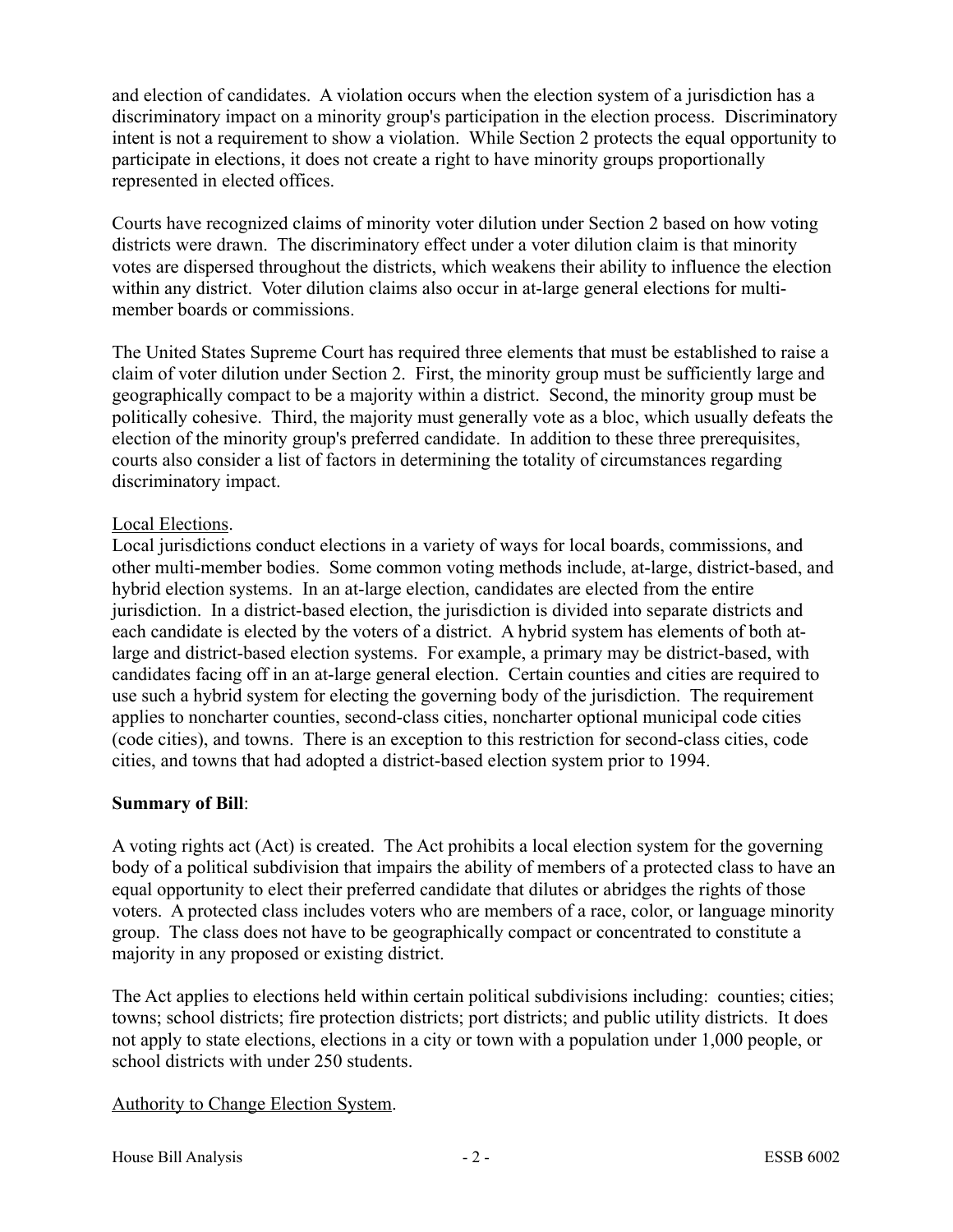Any political subdivision may take corrective action on its own initiative to change its election system in order to remedy a violation of the Act. Before adopting a remedy, the subdivision must provide public notice and hold at least one public hearing at least one week before adopting the remedy. Notice must be posted and announced on radio or television advertisements in other languages where a significant segment of a community has limited proficiency in English.

The remedy may include implementing a district-based election, which includes electing candidates from within a district that is a divisible part of the subdivision. Districts must be reasonably equal in population, compact, geographically contiguous, coincide with natural boundaries, and must preserve communities of related and mutual interest as much as possible.

If the subdivision adopts a new election plan between the date of the general election and January 15 of the following year, it must implement the plan at the next general election. If the plan is adopted during the remaining period of the year up to the general election, the plan must be implemented at the general election of the following year. Any subdivision that implemented a district-based election system must prepare a redistricting plan within eight months of receiving federal census data.

#### Voter-Initiated Change to Election System.

Any voter who resides within a particular political subdivision may file a legal action alleging a violation against that subdivision. To claim a violation of this Act, a person must demonstrate that the subdivision's elections show polarized voting that dilutes or abridges the right to vote. Intent to discriminate is not required to show a violation under the Act.

Before filing a legal action, a person first must have notified the political subdivision of the intent to challenge the election system. The notice must provide information, including the protected class impacted, a reasonable analysis of the data regarding vote dilution and polarized voting, as well as proposed remedies. The subdivision has 180 days to implement the person's remedy before a legal action may be filed. The subdivision must work in good faith with the person filing notice to implement a remedy.

If the subdivision adopts a remedy, it must seek a court order acknowledging that the remedy is reasonably necessary to avoid a violation of the Act. The person filing the notice may support or oppose the proposed remedy, and is entitled to the subdivision's data used to develop its proposed remedy. If the court determines that the remedy is reasonably necessary to avoid a violation, then no legal action may be brought against the subdivision for four years, so long as the subdivision does not change or deviate from such remedy during that period.

#### Legal Challenge to Voting System.

After the notice period is exhausted, any voter who resides within the relevant subdivision may file an action in superior court. Members of different protected classes may file an action jointly if their combined voting preferences are different from the remainder of the electorate. The court must set a trial within one year of the filing.

To determine the existence of polarized voting, the court must analyze the election of candidates, ballot measure elections, and elections that affect the rights and privileges of the protected class. The election of candidates who are in the protected class is a factor a court may consider. Only elections conducted prior to the filing of an action may be considered to establish the existence